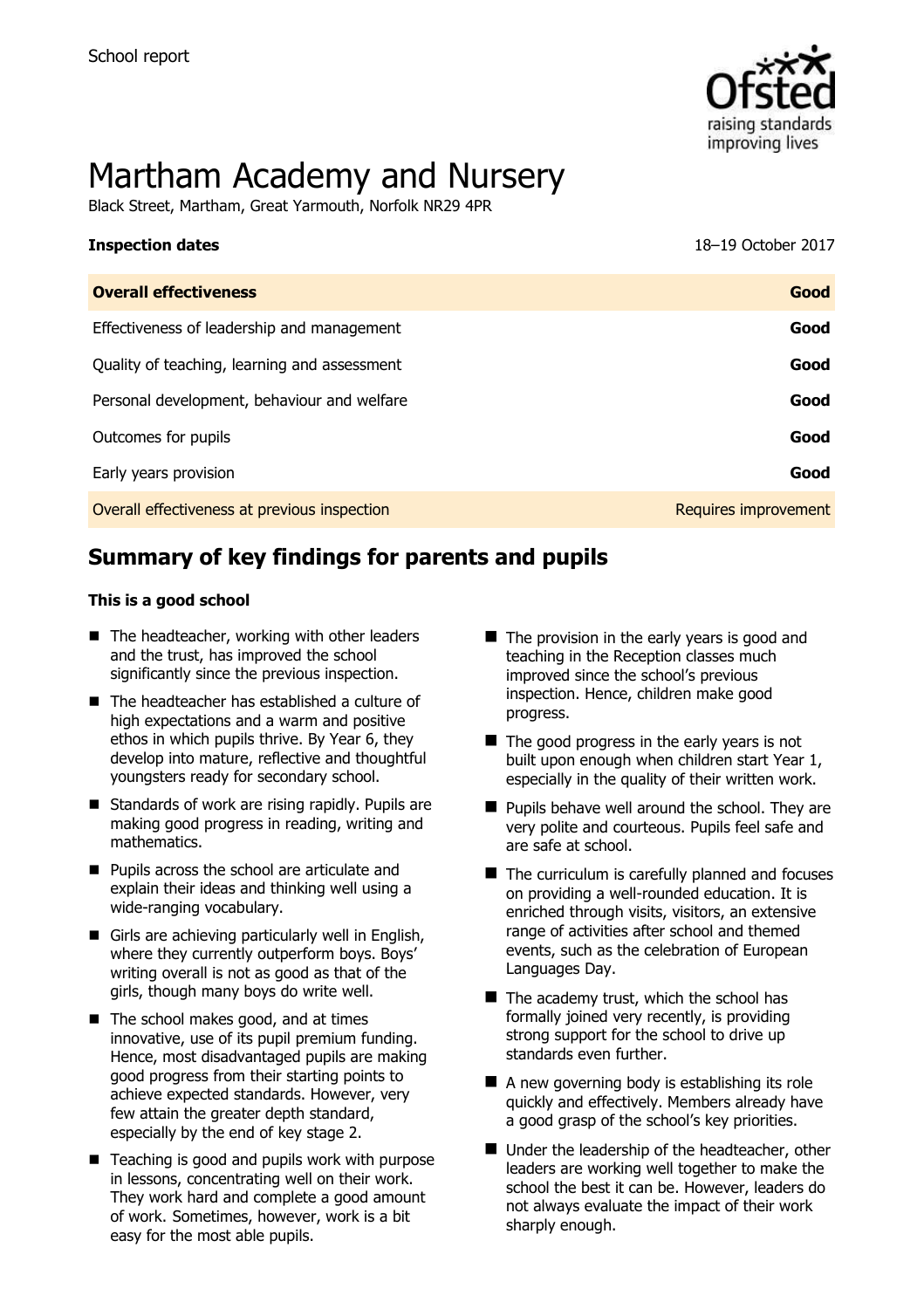

# **Full report**

### **What does the school need to do to improve further?**

- Improve standards of attainment further, especially for boys, by:
	- helping boys to apply their knowledge of grammar and spelling more effectively in their writing
	- improving the quality of boys' handwriting
	- ensuring that enough disadvantaged pupils reach the greater depth standard, especially by the end of key stage 2
	- improving the transition between Reception and Year 1 so that pupils pick up at the start of Year 1 more effectively from where they left off at the end of Reception, especially in their writing
	- ensuring that the most able pupils are consistently challenged and extended in lessons, including those in Reception.
- Improve leaders' evaluation of the impact of their work by establishing sharper and clearer criteria for success in school improvement plans, including the pupil premium plan.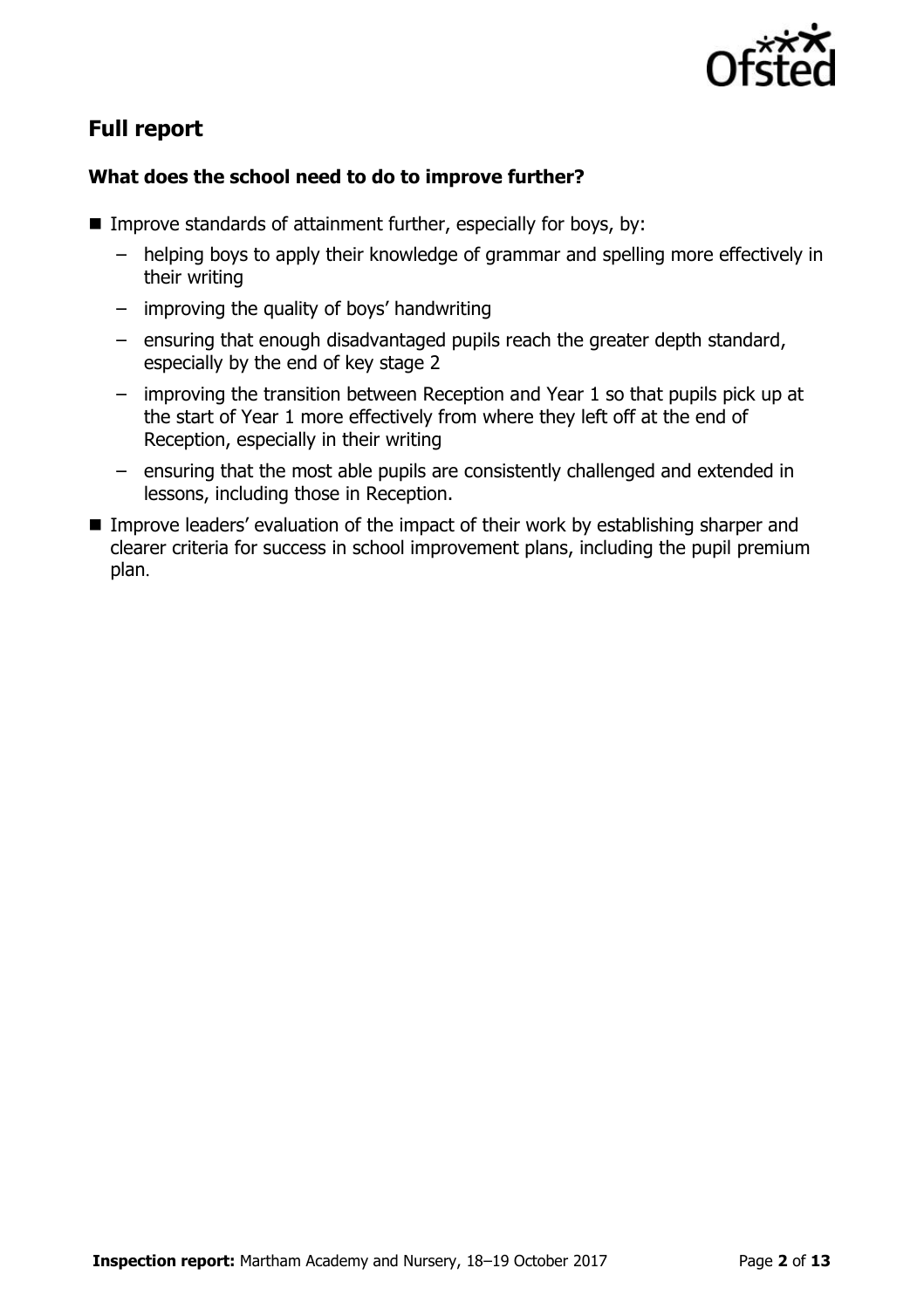

## **Inspection judgements**

#### **Effectiveness of leadership and management Good**

- The headteacher provides good leadership and is determined in her pursuit of high standards of education. She and her staff are open to new ideas and willing to be reflective in order to promote improvements. Consequently, there is a 'can-do' culture within which staff and pupils strive to do their very best.
- The academy trust, which has been working with the school since January, has had a very positive impact on its development. It has provided good-quality training and support to staff and leaders, which have helped them to secure improved outcomes at every key stage.
- The trust's infrastructure and expertise in areas such as finance, human resources and premises have freed up the headteacher and other leaders to give more time and energy to their core purpose: the education of pupils at the school.
- Working with other leaders, the headteacher has established effective systems and procedures to support the school's work and ensure a consistent approach across the school. These systems are being further enhanced through sharing ways of working that have been found to be successful in other trust schools and establishing a new marking and feedback policy.
- The school has had some changes in staff since the start of this academic year and a number of senior and middle leaders are new to post. Their leadership roles are being developed well and they are contributing increasingly effectively to the school's work to further improve achievement.
- Teachers receive expert training which is well targeted to their needs to help them become even more effective teachers. The training for support staff, such as learning support assistants and midday supervisors, is developing. It has not been extensive enough in the past but leaders know this and are putting together a comprehensive development programme for these members of staff.
- Leaders have a good understanding of the school's strengths and weaknesses as a result of their thorough monitoring, especially of teaching and learning. They also check assessment information to see how well different groups of pupils are achieving. They use this information to direct additional support to the right pupils.
- School leaders are focused on the right priorities and this is reflected in improvement plans. However, these plans do not provide sharp or clear enough indicators of success against which leaders, including governors and the trust, can evaluate the impact of their work. Some past plans and initiatives, such as the last pupil premium plan, have not been evaluated rigorously enough.
- The curriculum is carefully constructed and based on themes that appeal to pupils and engage their interests. Focused work is underway to establish stronger provision in science and computing. The curriculum is adjusted as required to meet the learning needs of pupils. The school's own values underpin what it teaches, and pupils also have good opportunities to learn about values such as tolerance and respect, democracy and the rule of law. Consequently, they are being well prepared for life in modern Britain.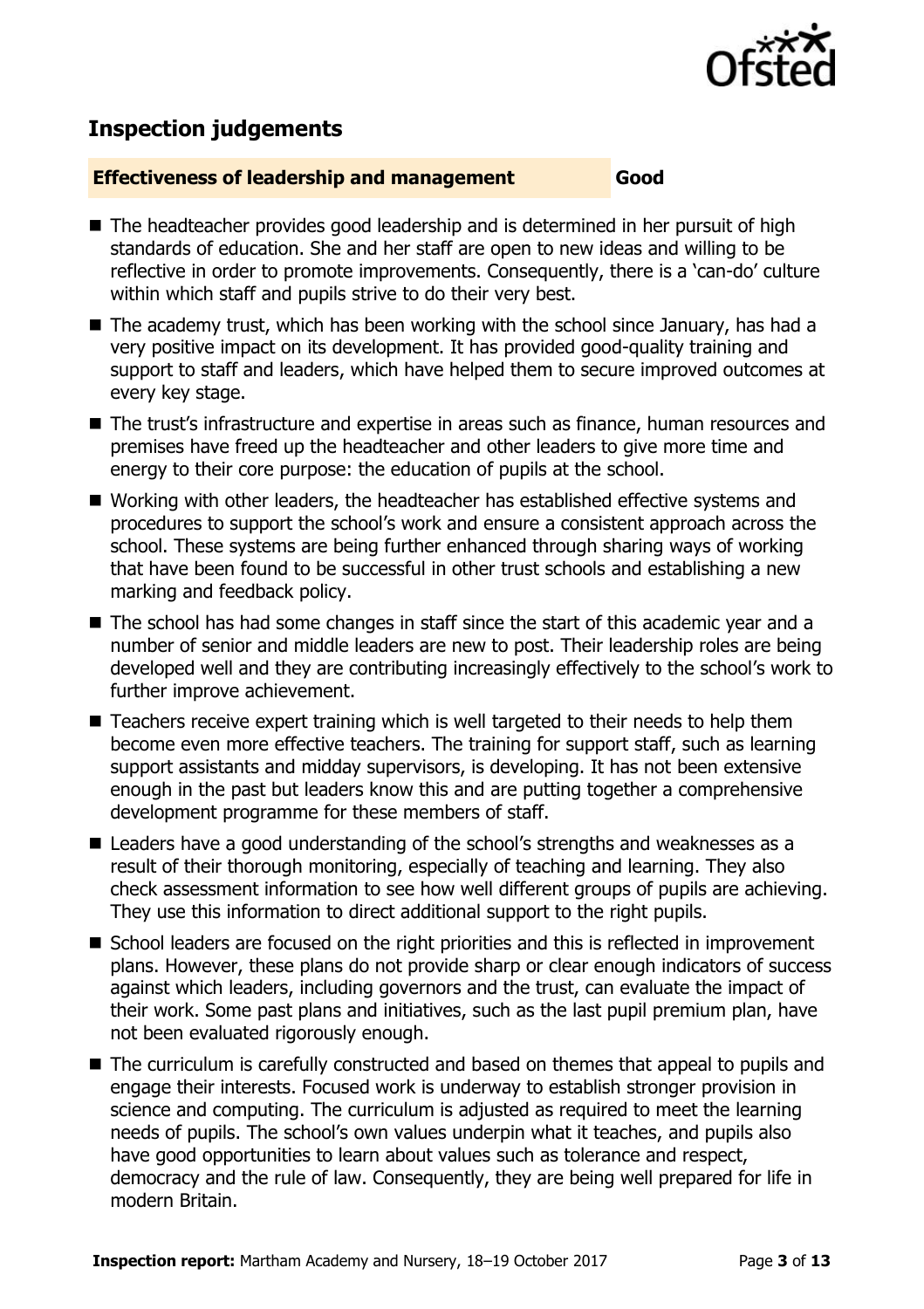

- The sport premium funding is used very effectively to provide a rich range of physical activities in and out of school which encourage all pupils to participate. The funding is having a positive impact on pupils' health and fitness.
- Funds for special educational needs are spent with care to ensure that pupils who need extra support receive this so that they can make good progress in their learning.
- Following the last inspection, the school commissioned an external review of the use of pupil premium funding. This review has helped to inform the way the funding is now used so that it is much more effective in enabling disadvantaged pupils to make good progress.
- The funding is used to provide personal and emotional support, as well as additional help with school work. Some is innovatively used to support disadvantaged pupils to look ahead at their future lives and inspire their ambitions.
- Some pupil premium funding is also now being used to focus specifically on the needs of the most able disadvantaged pupils. However, it is too early to see the impact of this.
- The school has good links with the local community and uses these to enrich the curriculum and provide pupils with interesting visits and visitors.
- The large majority of parents responding to the Ofsted survey, Parent View, are positive about the school. Those spoken to during the inspection were pleased with the quality of education the school provides. Some said that they would like more help to support their children's learning at home, especially in mathematics.

### **Governance of the school**

- The trust has established a new local governing body to oversee the work of the school. The roles of trustees and governors are well delineated so that, for example, the trust manages the finances and the performance of the headteacher, but the local governing body oversees the quality of education.
- Governors are already well engaged in the work of the school and visit regularly to find out more about its work and how effectively it is implementing key plans and policies.
- The trust has a comprehensive induction programme and this is being used to enable governors to gain a good understanding of their roles. The induction programme also includes safeguarding training.
- The transition from the previous governing body to the current one has been eased by several members from the old board staying on as governors. They bring important knowledge of the school's development and progress and what it needs to do next.
- The governing body has appropriate committees in place to enable it to carry out its role effectively. Links to the trust are well maintained because a small number of trustees are also members of the local governing body and this ensures good communication between the trust board and the governing body.

### **Safeguarding**

 $\blacksquare$  The arrangements for safeguarding are effective.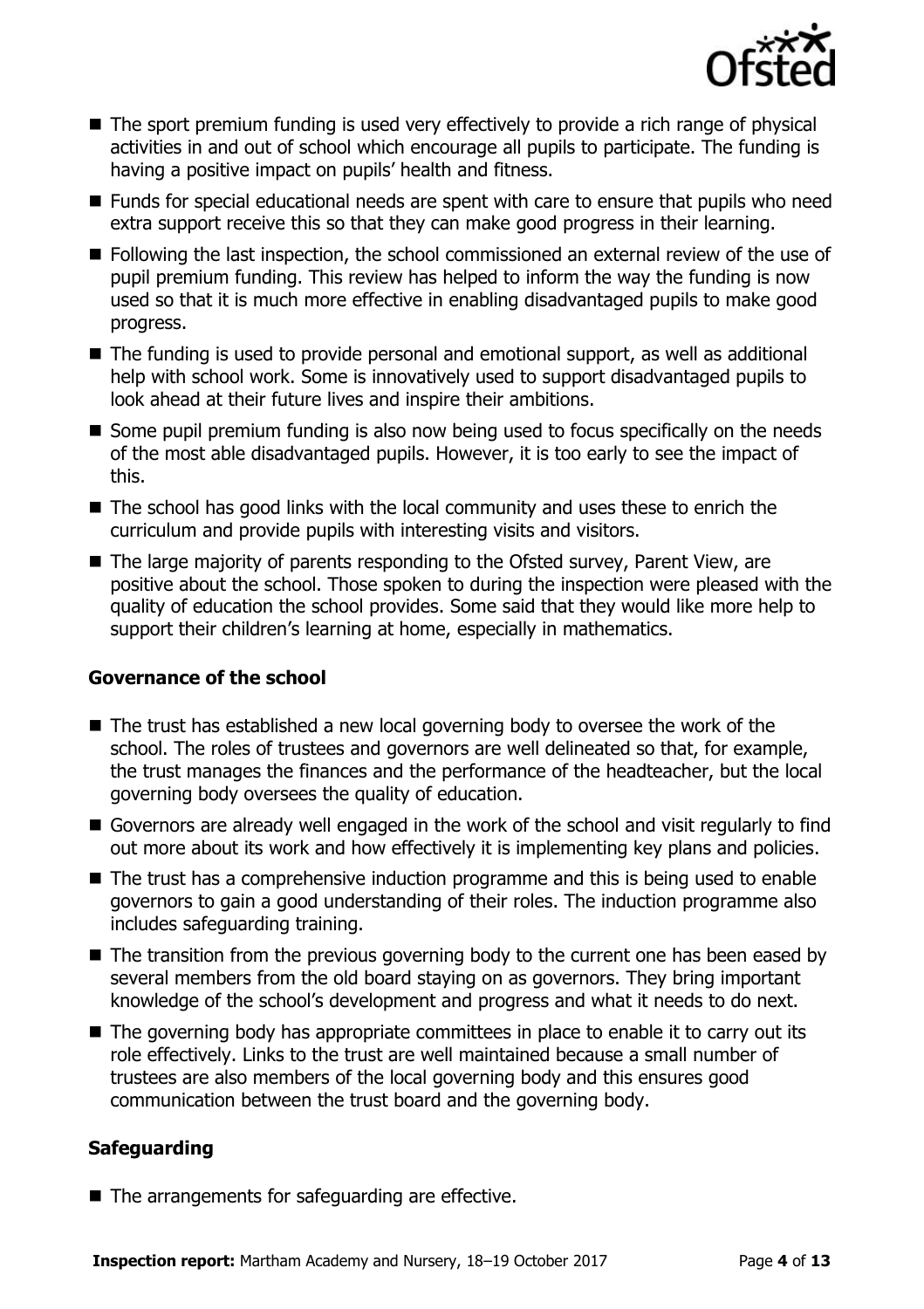

- All adults working at the school are vetted properly to ensure that they are safe to work with children. Visitors are also carefully checked.
- Staff receive regular training on safeguarding matters so that they know what to look out for and what to do should they have any concerns about any pupil at the school.
- The school maintains safeguarding records effectively so that it can monitor actions being taken to safeguard any pupil for whom concerns have been raised, particularly once these are raised with external professionals such as the local authority safeguarding team or social services.
- There is a culture of safety in the school, where staff and pupils are vigilant about possible dangers and risks.

#### **Quality of teaching, learning and assessment Good**

- Teaching is effective in promoting good learning. Classrooms are calm and orderly, with pupils usually engaged in purposeful activities. Often, pupils are completely absorbed in their work.
- Teachers establish strong relationships with pupils and this means that pupils want to do the best for their teachers and readily cooperate with them. Teachers also know their pupils well, including the different needs of individual pupils. This allows them to anticipate these needs and provide effective support.
- **E** Lessons are well planned so that learning objectives are clear and pupils know what they need to do to demonstrate success in learning. Pupils readily explain what they are doing and what they are aiming to learn.
- $\blacksquare$  Teachers question pupils well to probe their understanding and to extend it. They identify pupils they want to respond to their questions, rather than the ones with their hands up. To help all pupils to think about key questions, teachers often give them time to discuss ideas in pairs and pupils respond well to this.
- The activities that teachers provide for pupils are well put together to help pupils develop key skills and deepen their understanding.
- Teachers ensure that pupils are taught how to read well. They and the learning support assistants are skilled in teaching phonics and this helps to develop pupils' early reading skills.
- Teachers have good subject knowledge in mathematics and this ensures that pupils develop good basic skills in using numbers and completing calculations. Teachers provide good opportunities for solving problems in mathematics and, increasingly, opportunities for pupils to develop and explain their thinking about how they have tackled problems or why particular methods work.
- Learning support assistants are enthusiastic and positive about their roles. They take time to check lesson plans before the lesson so that they know what the teacher will be covering. They support different groups so that they work with the most able, as well as lower attainers, and generally provide focused and effective help. The school is working with teachers to further develop their use of additional staff.
- Observations of classes and discussions with pupils indicate that the work pupils are given is usually pitched at the right level of difficulty for their needs. However,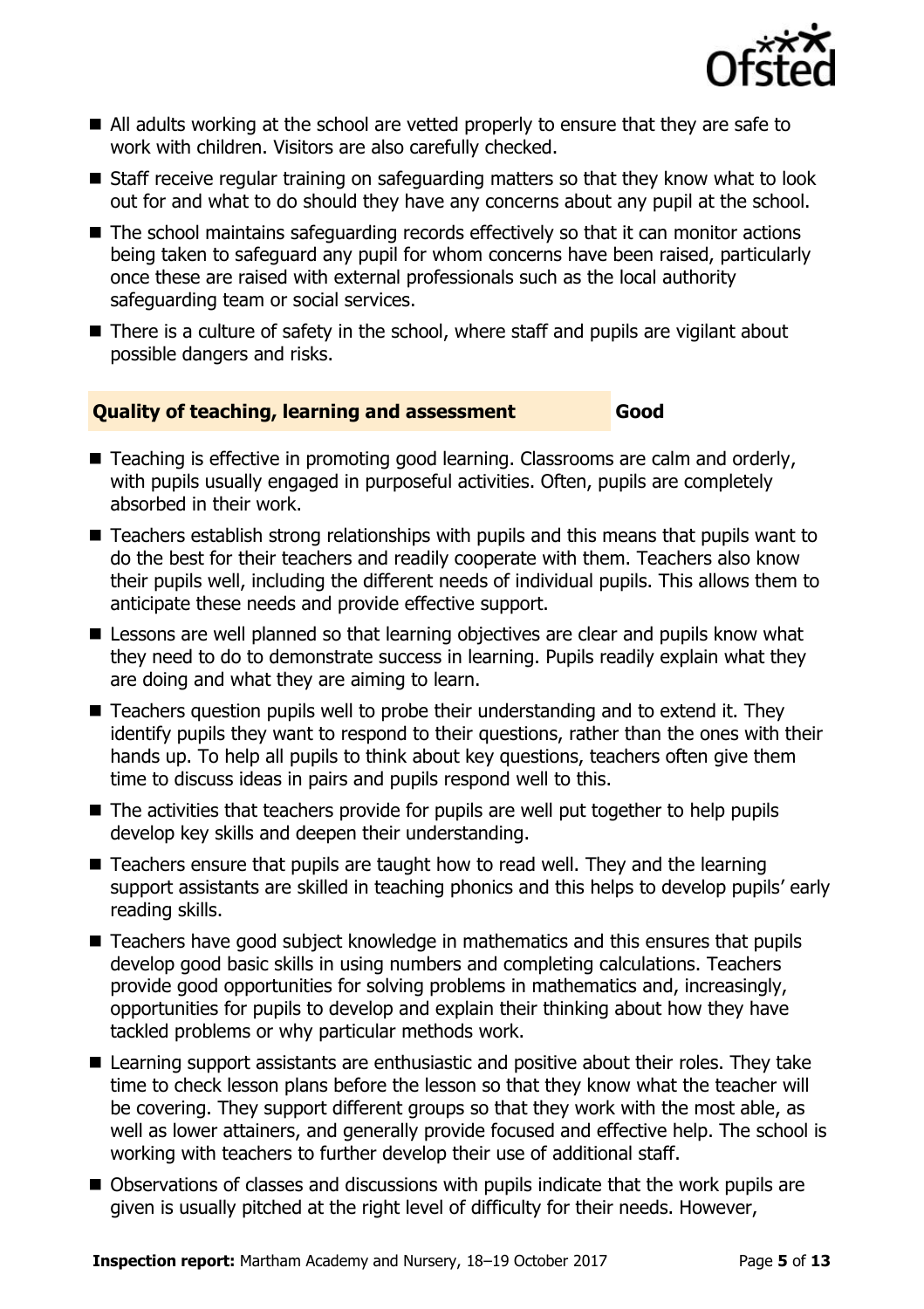

sometimes the most able are not extended enough because the work is too easy for them or they are already familiar with it. This is also sometimes the case in Reception.

■ Teachers' expectations are usually high as they try to get the best out of pupils. However, pupils in Year 1 are not building enough on the work they did in Reception to extend their writing and get enough writing done, especially the boys.

#### **Personal development, behaviour and welfare Good**

#### **Personal development and welfare**

- The school's work to promote pupils' personal development and welfare is good. Staff take good care of pupils and are quick to respond to any concerns that pupils might have. Consequently, pupils feel safe at school and are safe. They are confident about speaking to staff if anything worries them.
- **Pupils have very positive attitudes to learning and want to do their best. They enjoy all** aspects of school life and are not afraid of hard work. Pupils take pride in their work and this is evident in the consistently high quality of presentation in their books.
- **Pupils have plenty of opportunities to expand their spiritual, moral, social and cultural** understanding. Consequently, they are reflective and thoughtful about life's big questions. Pupils get on well with one another and, in lessons, readily work with others to share ideas and complete group tasks.
- At lunchtime, pupils socialise well with one another. Older pupils who have roles as play leaders help younger ones to find friends if they are lonely and help to organise games.
- $\blacksquare$  The school teaches pupils how to keep themselves safe, including when using the internet, and pupils know what they should and should not do.
- The school and the trust are well focused on expanding provision for pupils' emotional well-being and are working on a project that will provide more extensive support for those pupils who need it.

#### **Behaviour**

- The behaviour of pupils is good. In lessons, pupils behave impeccably, concentrating on their work and sticking to well-established routines.
- The environment outside has been improved to provide good play spaces and a wide range of activities. Most pupils enjoy their time outside but a few are rather boisterous. Some parents expressed concern about this. The headteacher is taking steps to ensure that pupils are proactively managed when outside and their energies channelled more effectively into games and activities.
- The school has effective systems in place to manage behaviour and teachers are consistent in their expectations of good behaviour, both in lessons and around the school.
- **Pupils treat one another with respect and also respect those from backgrounds** different to their own. While issues of bullying are reported from time to time, the school takes swift and effective action to deal with these.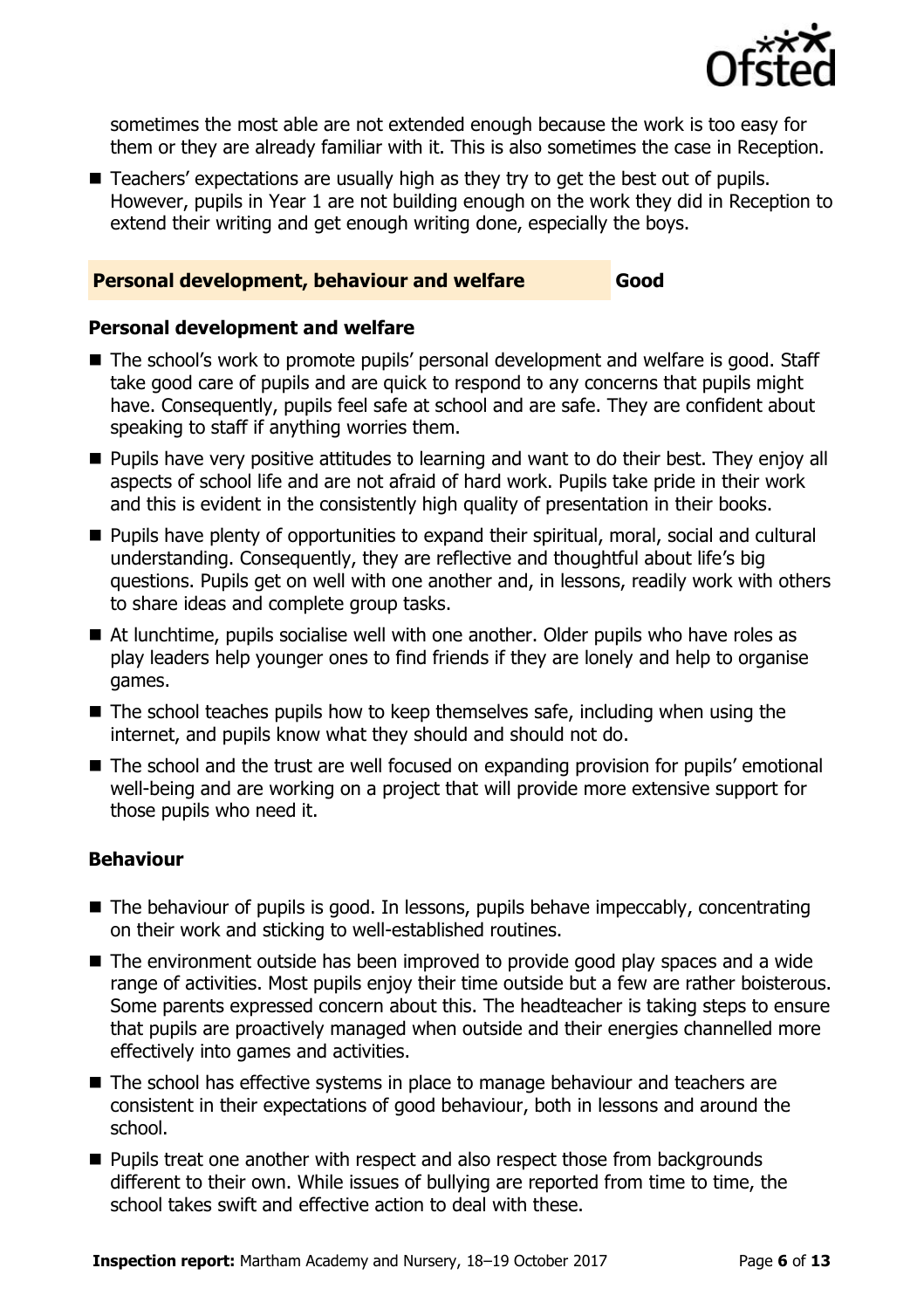

■ Attendance levels are rising and were above average last year as a result of the school's effective work with parents to ensure regular attendance and good punctuality. Persistent absence is low and dealt with rigorously by the school.

#### **Outcomes for pupils Good**

- Standards of work are rising rapidly and pupils are making good progress in developing key skills in reading, writing and mathematics.
- Results at the end of key stages 1 and 2 were above national averages in reading, writing and mathematics in 2017. The overall results were a good improvement on those of the previous year. The Year 6 pupils taking tests at the end of key stage 2 made much better progress in mathematics than had been the case the previous year.
- While most disadvantaged pupils also made good progress and achieved well in relation to the expected standard in both key stages, fewer disadvantaged pupils attained the greater depth standard than other pupils.
- The most able pupils make good progress in the main and are increasingly working to develop deeper knowledge and understanding across the curriculum. In 2017, a higher proportion of pupils gained the greater depth standard at the end of key stage 2 in reading, writing and mathematics than was the case nationally.
- **Pupils across the school make good progress in reading. They do well in the phonics** screening check at the end of Year 1 and demonstrate good technical skills in reading. Guided reading sessions help them to develop effective understanding of the texts they read.
- Pupils are also successfully developing skills in writing and are producing much goodquality extended writing, especially the girls.
- Boys, while making reasonably good progress from their starting points, lag behind girls in their writing, particularly boys of middle ability. Their weaker handwriting lets them down in some cases. In addition, they are not as good as girls at applying their increasing knowledge of grammar and spelling to their written work.
- In mathematics, pupils are developing good skills in performing routine calculations and have improved their ability to solve more complex problems. They are also getting better in explaining their thinking in mathematical terms because they are getting increasing opportunities to practise this.
- **Pupils are making good progress in developing their skills and knowledge in other** subjects, such as science, history, geography, music and French. For example, they enjoy producing their own compositions in music and effectively interpret pieces of classical music.
- **Pupils who have special educational needs and/or disabilities have their needs well met** and make good progress in reading, writing and mathematics. Additional support through one-to-one tuition or in small groups helps their learning. In lessons, work is broken down into smaller steps to help pupils who have special educational needs and/or disabilities to move forward effectively in their learning.
- The small number of pupils who are at the early stages of speaking English as an additional language make rapid progress in learning English. They, and others from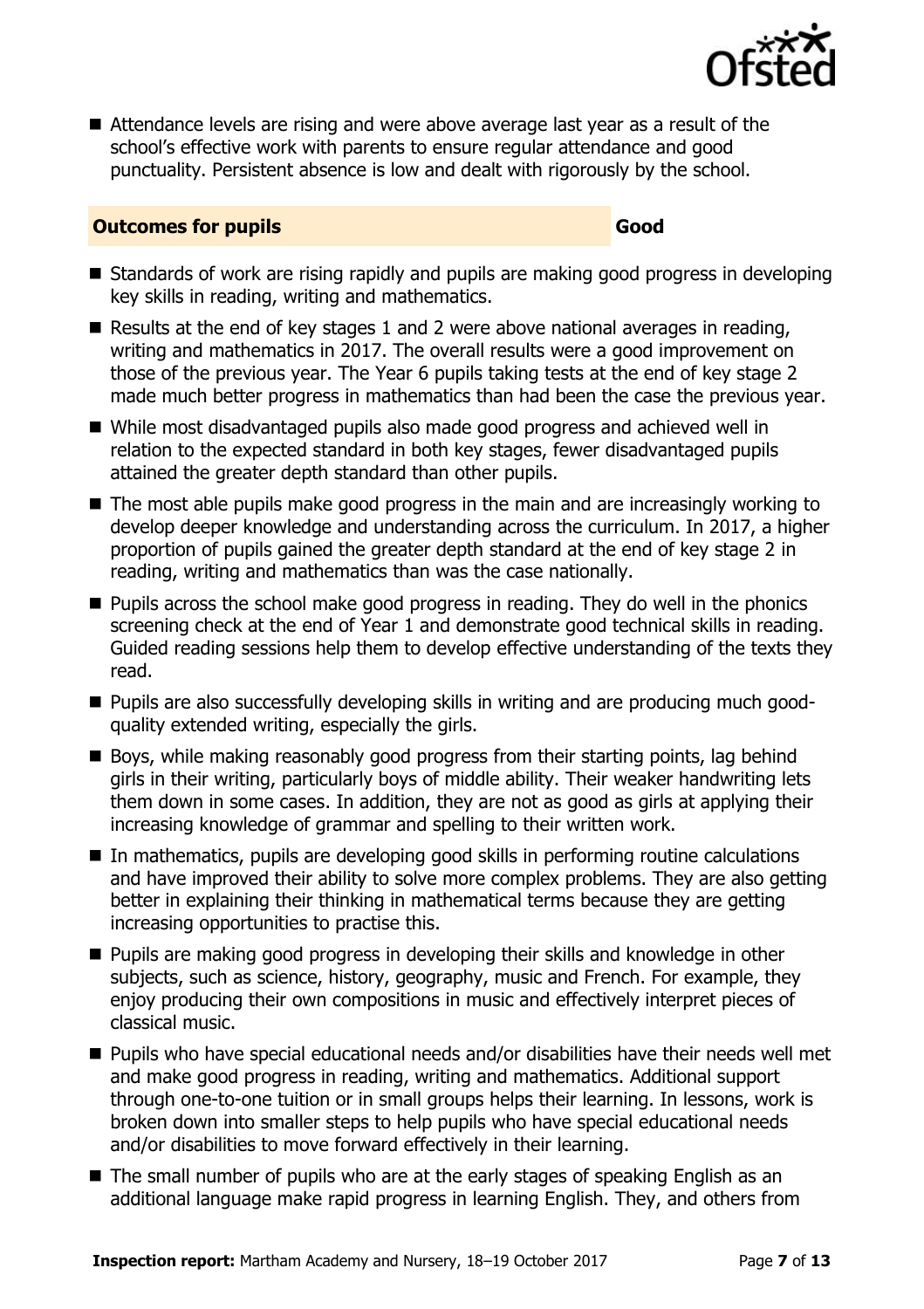

minority ethnic backgrounds who are more fluent English speakers, achieve consistently well.

#### **Early years provision Good Good**

- The early years provides a good start to children's education. The provision in Nursery remains strong and, in Reception, teaching and learning have improved considerably since the previous inspection and are now effective.
- Children begin in Reception with skills and knowledge that are typical for their ages. They make good progress so that the large majority achieve a good level of development by the end of the early years. Girls tend to outperform boys in literacy, however.
- By the end of the early years, children, both boys and girls, are ready for the challenges of Year 1. They have developed good social and personal skills to enable them to adapt to working in different ways and with their new teachers.
- Teachers in the early years provide children with a wide range of interesting practical activities which engage their interests and help them to develop their learning. The work provided covers all areas of learning well.
- Children have some very good opportunities for developing their writing, especially in Nursery. Consequently, they produce interesting work, which develops from making increasingly intricate marks to forming letters and beginning to write in short sentences by the end of Reception.
- Overall, children settle in quickly and learn to work to the routines and high expectations of staff. They enjoy their time in the early years and are keen to explore and develop their learning. Children develop good early learning skills and the social skills to work and play effectively with others.
- Adults provide good support for children as they work and engage them well in discussion. Adults question children effectively to help them develop and deepen their thinking and understanding.
- While most children are encouraged to try activities, especially those that will stretch them, the most able could be extended more in the Reception classes.
- Children are looked after and nurtured very well across both Nursery and Reception. Hence, safeguarding and welfare requirements are met.
- Early years staff develop strong relationships with parents and this was reflected in the high attendance of parents to the parent consultation meetings during the inspection.
- Staff assess children with care and use the assessment information they gather to help inform the next steps in learning. Children's development and learning are helpfully shared with parents through annotated photographs in 'learning journeys' and electronically.
- Children who have special educational needs and/or disabilities are supported effectively and this ensures that they make good progress. Additional resources, including more visual and tactile resources, help the learning of these children.
- **Pupil premium funds are spent well and as needed in the early years.**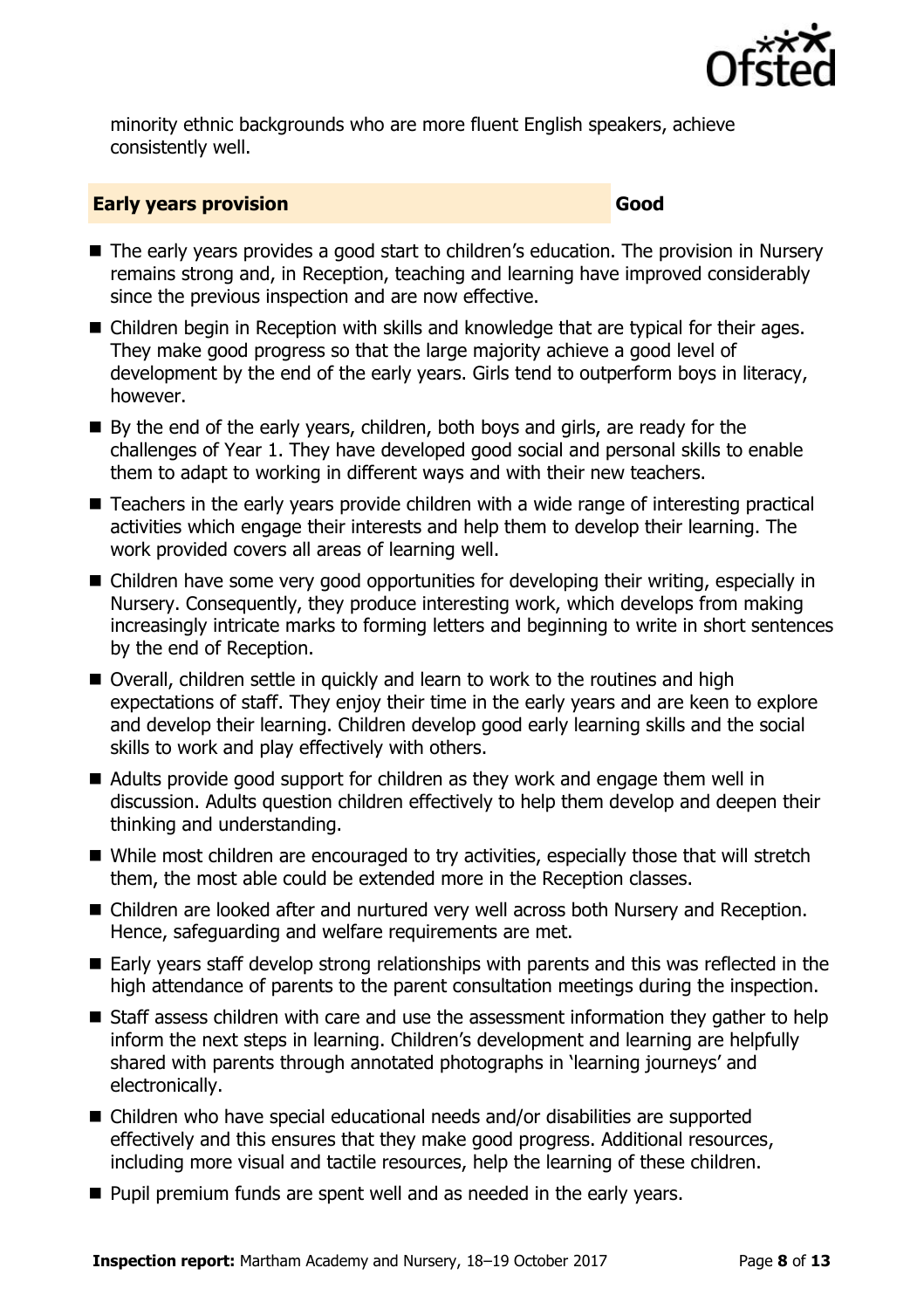

- The outdoor area is used effectively to promote learning across all areas of learning and to broaden the experiences of children.
- The early years provision is led well and high expectations are effectively established. Leaders have a good understanding of the strengths within the early years and where improvements are needed.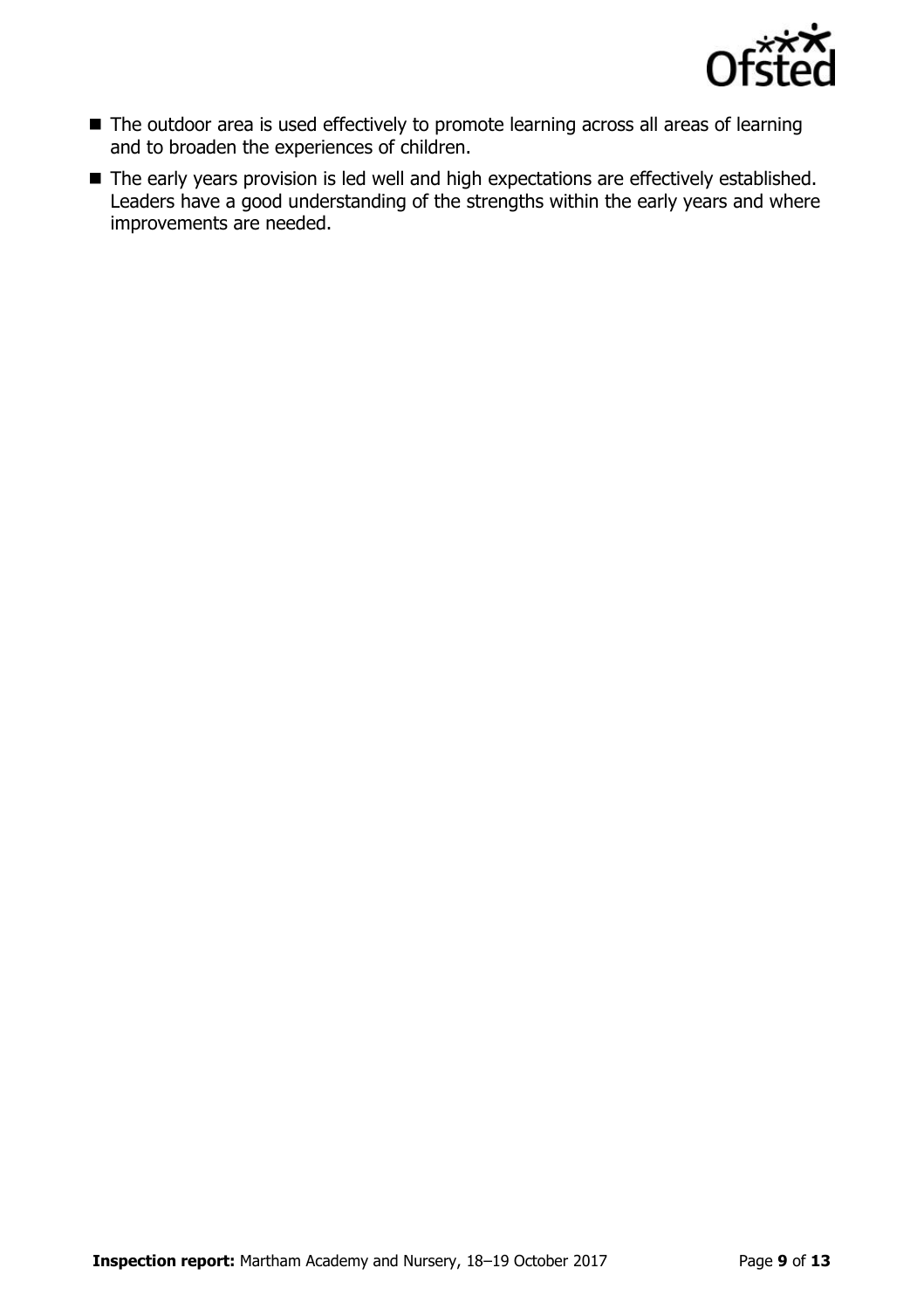

# **School details**

| Unique reference number | 136356         |
|-------------------------|----------------|
| Local authority         | <b>Norfolk</b> |
| Inspection number       | 10036260       |

This inspection of the school was carried out under section 5 of the Education Act 2005.

| Type of school                      | Primary                              |
|-------------------------------------|--------------------------------------|
| School category                     | Academy sponsor-led                  |
| Age range of pupils                 | 3 to 11                              |
| <b>Gender of pupils</b>             | Mixed                                |
| Number of pupils on the school roll | 389                                  |
| Appropriate authority               | Board of trustees                    |
| Chair                               | <b>Terry Cook</b>                    |
| <b>Headteacher</b>                  | Sarah Mules                          |
| Telephone number                    | 01493 740 071                        |
| <b>Website</b>                      | www.marthamacademy.co.uk             |
| <b>Email address</b>                | office@marthamprimary.norfolk.sch.uk |
| Date of previous inspection         | 14 October 2015                      |

### **Information about this school**

- The school meets requirements on the publication of specified information on its website.
- The school complies with Department for Education guidance on what academies should publish.
- The school became part of the Rightforsuccess Academy Trust on 1 October 2017, just two weeks before this inspection.
- The school is larger than other primary schools nationally.
- $\blacksquare$  The proportion of pupils supported by the pupil premium is below average.
- The vast majority of pupils are White British. About 7.5% are from a range of minority ethnic backgrounds. A few speak English as an additional language.
- The proportion of pupils who have special educational needs and/or disabilities is in line with the national average. A below-average proportion have a statement of special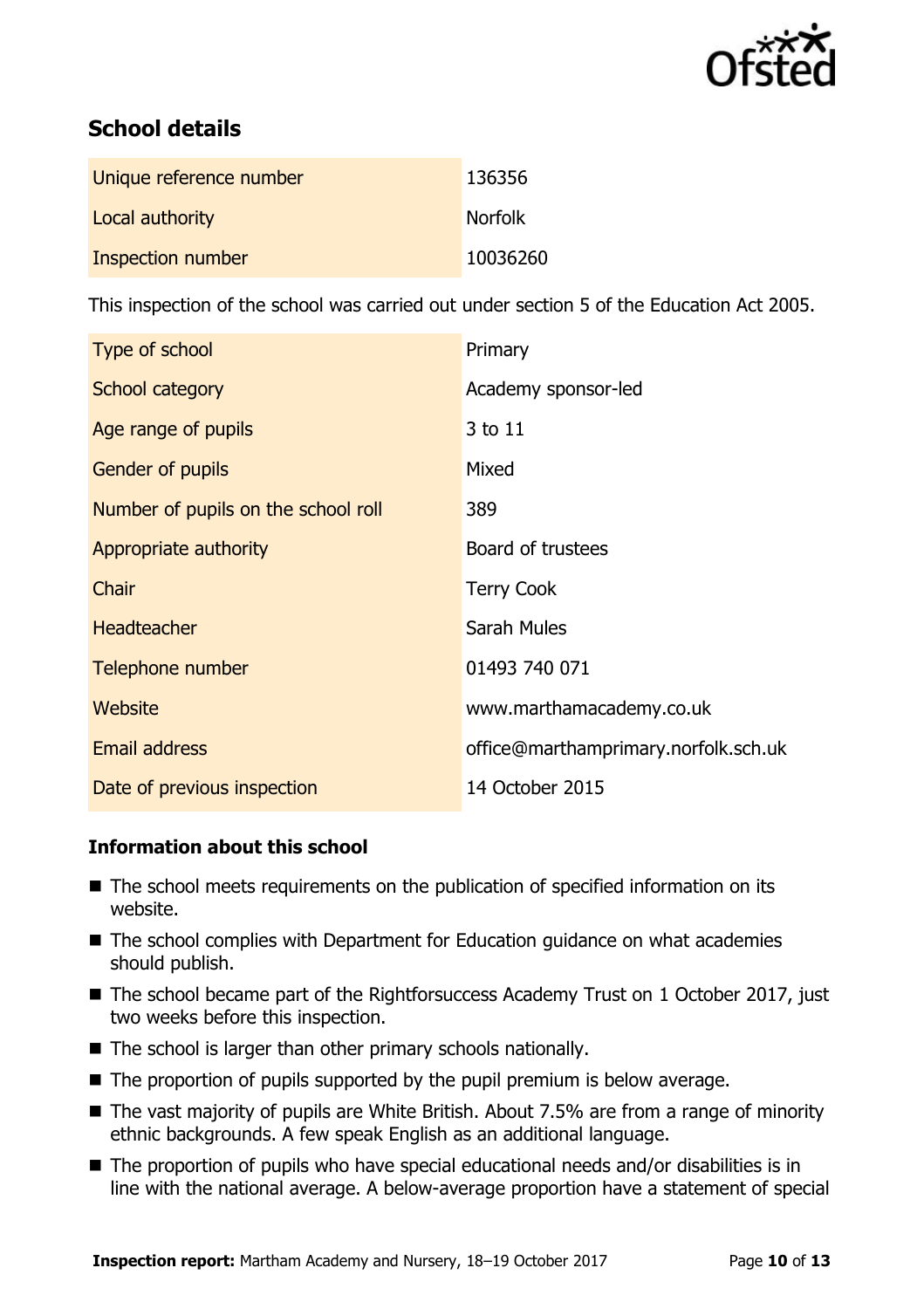

educational needs or an education, health and care plan.

■ The school meets the government's floor standards. These are the minimum expectations for pupils' attainment and progress in reading, writing and mathematics by the end of Year 6.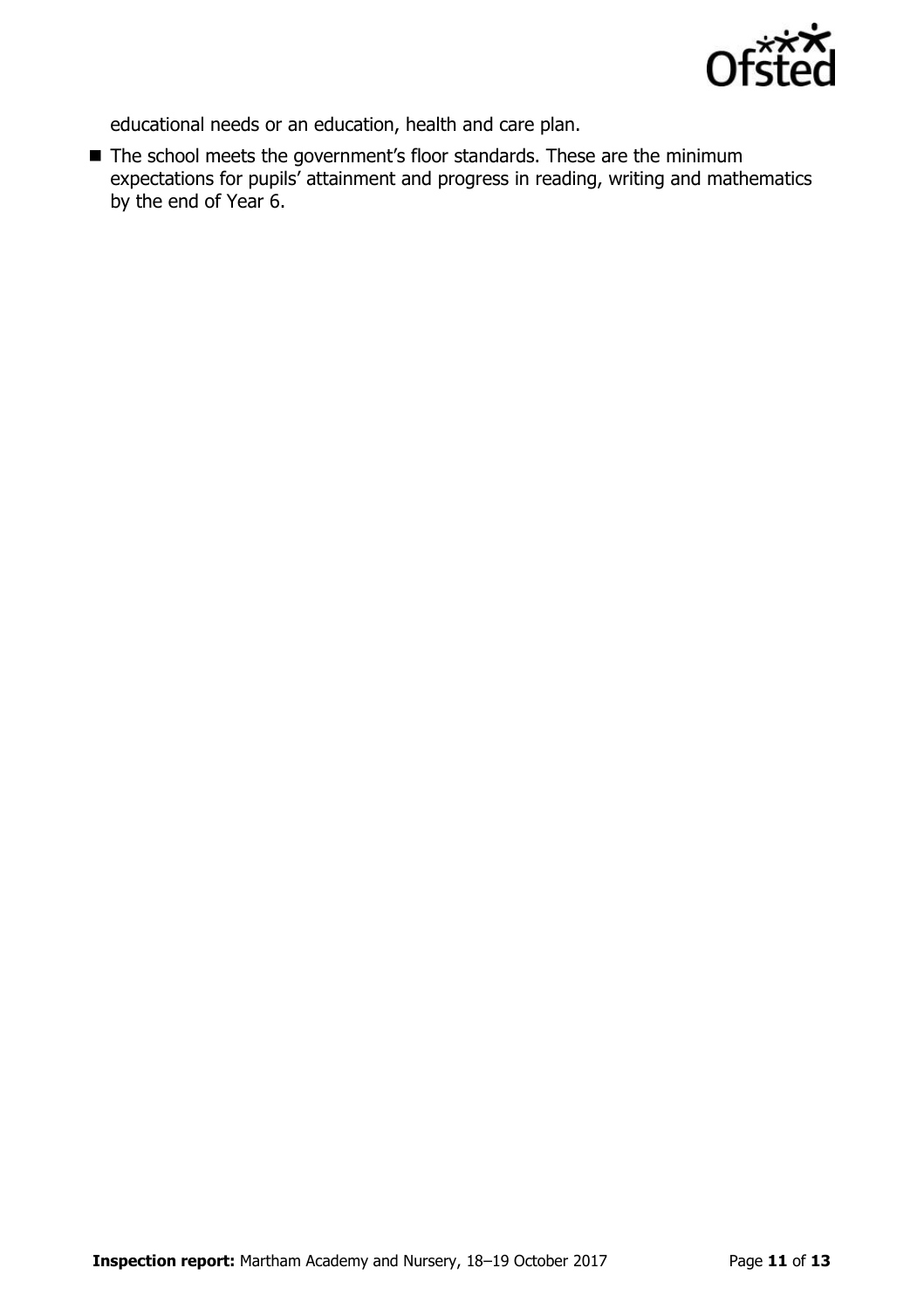

# **Information about this inspection**

- The inspection team observed learning in all classes. A number of these observations were conducted jointly with the headteacher or another member of the senior leadership team.
- Inspectors held meetings with the headteacher, other members of the senior leadership team and middle leaders. They also met with a group of six governors, including the chair of governors, who is also a trustee. The lead inspector held discussions with the chief executive of the trust and the performance director from the trust responsible for assessment information.
- Members of the inspection team spoke informally to pupils in lessons and around the school, as well as holding discussions with representative groups of pupils.
- Inspectors listened to a number of pupils reading to check how well they were developing their reading skills.
- In carrying out the inspection, the inspection team took account of 73 responses to the Ofsted online questionnaire, Parent View. Members of the team also spoke with parents as they arrived or left the parent consultations being held during both days of the inspection.
- Members of the team observed the work of the school. They looked at the school's improvement plan, a range of policies and procedures, documents relating to the work of the governing body and the arrangements for ensuring that pupils are safeguarded. Documentation reviewed included records of assessment information relating to pupils' attainment and progress, behaviour and attendance. The school's website was also checked.

#### **Inspection team**

| Gulshan Kayembe, lead inspector | Ofsted Inspector        |
|---------------------------------|-------------------------|
| <b>Henry Weir</b>               | <b>Ofsted Inspector</b> |
| <b>Stephen Cloke</b>            | <b>Ofsted Inspector</b> |